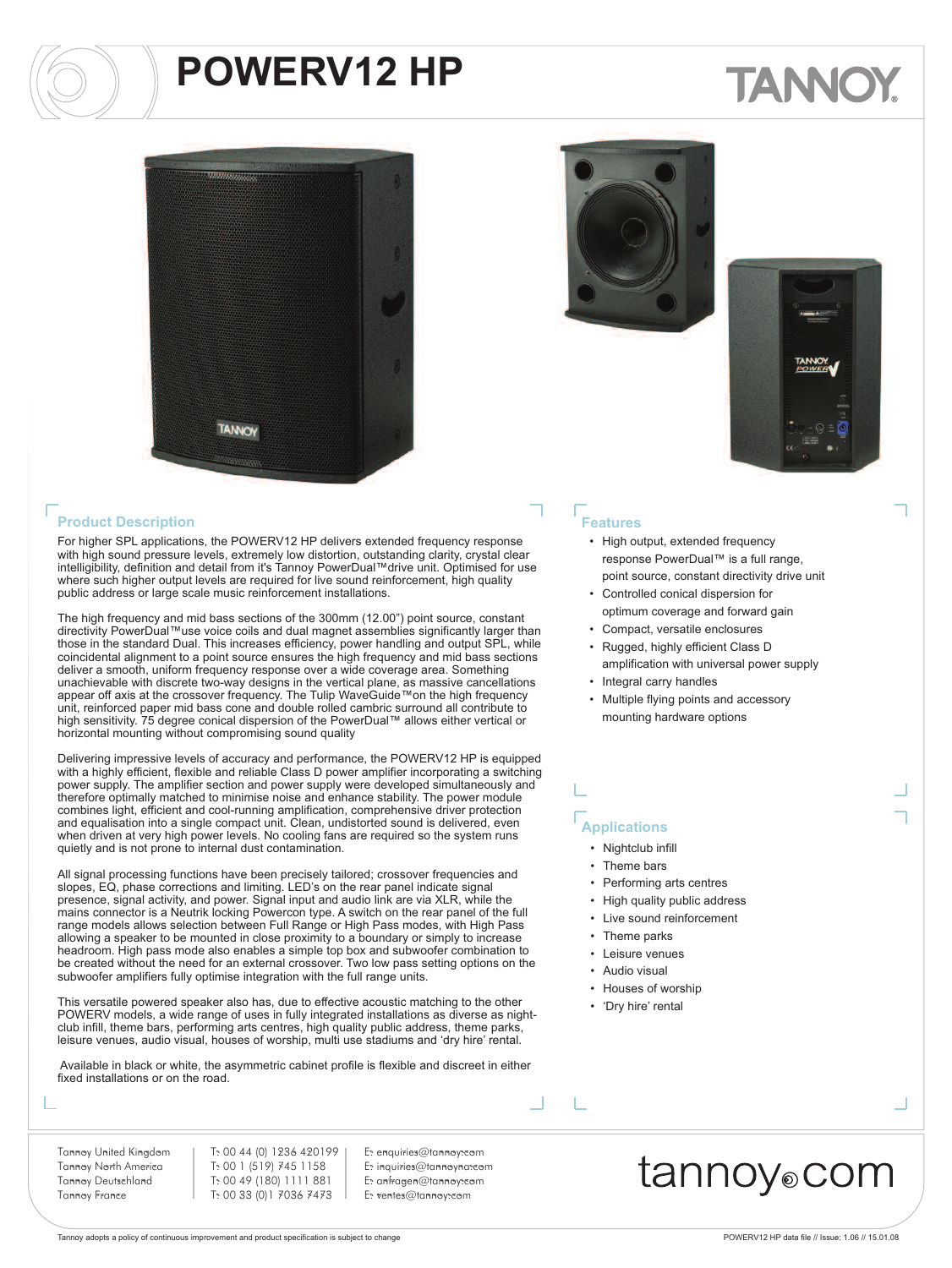#### **TECHNICAL SPECIFICATIONS**

| <b>System</b>                                           | <b>POWERV12 HP</b>                      |                                                     | Construction                                 |
|---------------------------------------------------------|-----------------------------------------|-----------------------------------------------------|----------------------------------------------|
| <b>System Type</b>                                      | Full Range - Vented                     |                                                     | <b>Enclosure</b>                             |
| Frequency Response (-3dB) (1)<br><b>Full Range Mode</b> | 71Hz - 23kHz                            |                                                     |                                              |
| Frequency Range (-10dB) (1)<br><b>Full Range Mode</b>   | 62Hz - 28kHz                            |                                                     | Finish                                       |
| Frequency Response (-3dB) (1)<br>High Pass Mode         | 100Hz - 23kHz                           |                                                     | <b>Connectors</b>                            |
| Frequency Range (-10dB) (1)<br><b>High Pass Mode</b>    | 80Hz - 28kHz                            |                                                     |                                              |
| Dispersion (-6dB)                                       | 75 degrees conical                      |                                                     | Controls &<br><b>Indicators</b>              |
| <b>Driver Complement</b>                                |                                         | 300mm (12.00") PowerDual™                           |                                              |
| Crossover                                               | Passive 1.75kHz                         |                                                     |                                              |
| Directivity Factor (Q)                                  | 8.2 averaged 1kHz to 10kHz              |                                                     |                                              |
| Directivity Index (DI)                                  | 9.1 averaged 1kHz to 10kHz              |                                                     | <b>Fittings</b>                              |
| Rated Maximum SPL (2)<br>Average<br>Peak                | 124dB<br>130dB                          |                                                     |                                              |
| <b>Distortion</b>                                       |                                         |                                                     | <b>Dimensions</b><br>$(H \times W \times D)$ |
| 10% Full Power (8.9V)<br>250Hz<br>1kHz<br>10kHz         | 2nd Harmonic<br>0.04%<br>0.80%<br>2.11% | 3rd Harmonic<br>0.58%<br>2.64%<br>0.11%             | <b>NET Weight</b>                            |
| 1% Full Power (2.8V)                                    | 2nd Harmonic                            | 3rd Harmonic                                        | <b>Electronics</b>                           |
| 250Hz<br>1kHz<br>10kHz                                  | 0.24%<br>1.80%<br>5.21%                 | 0.67%<br>4.11%<br>0.21%                             | Maximum signal                               |
| <b>PSU Specifications</b>                               |                                         |                                                     | Output noise                                 |
| Input Connector<br><i>Voltage</i> Cologian              | <b>Locking Neutrik Powercon</b>         | $\Lambda$ utomotio (115 / 220) / $\Lambda$ E CELI-) | Ffficiency                                   |

Voltage Selection Automatic (115 / 230V, 45 - 65Hz) Switching Frequency 192kHz Syncronised to DSP Type **High current, high freq. switchmode** Efficiency  $>90\%$  typical Input voltage 100v / 115v / 230v nominal +/-10% Mains fuse External<br>
Fuse type T10AT Fuse type Other features **Automatic soft start** 

#### Notes:

(1) Average over stated bandwidth. Measured at 1 metre on axis. (2) Unweighted pink noise input, measured at 1 metre in an anechoic chamber

A full range of measurements, performance data, CLF and Ease™ Data can be downloaded from www.tannoy.com

Full independent verification of published specifications carried out by NWAA Labs, California can also be obtained from the downloads section of www.tannoy.com

Tannoy operates a policy of continuous research and development. The introduction<br>of new materials or manufacturing methods will always equal or exceed the<br>published specifications, which Tannoy reserves the right to alter

| <b>Construction</b>                          |                                                       |                                                                                                                                                                                                           |
|----------------------------------------------|-------------------------------------------------------|-----------------------------------------------------------------------------------------------------------------------------------------------------------------------------------------------------------|
| <b>Enclosure</b>                             |                                                       | 37.5 litre vented and internally braced<br>15mm (0.62") birch plywood cabinet with<br>15mm (0.62") MDF front baffle                                                                                       |
| Finish                                       |                                                       | Textured black or white paint with<br>custom colours on request<br>Powder coated steel grille with<br>reticulated foam behind                                                                             |
| <b>Connectors</b>                            |                                                       | 1 x female XLR (input)<br>1 male XLR (link)<br>1 x Neutrik Powercon                                                                                                                                       |
| Controls &<br><b>Indicators</b>              |                                                       | Level control<br>Power LED (Blue)<br>Signal LED (Green)<br>Limit LED (Red)<br>Full range / High pass switch (110Hz)<br>Power switch                                                                       |
| <b>Fittings</b>                              |                                                       | 8 x M10 flying inserts<br>8 x M10 yoke bracket inserts<br>3 x recessed carrying handles (2 side &<br>1 rear) and blanking plate for optional<br>VTH pole mount                                            |
| <b>Dimensions</b><br>$(H \times W \times D)$ |                                                       | 486 x 370 x 360mm<br>19.13 x 14.57 x 15.17"                                                                                                                                                               |
| <b>NET Weight</b>                            |                                                       | 23ka<br>50.6lbs                                                                                                                                                                                           |
| <b>Electronics</b>                           |                                                       |                                                                                                                                                                                                           |
| Maximum signal input for clip                |                                                       | Input attenuator at minimum: +18dBu<br>Input attenuator at maximum: +5dBu                                                                                                                                 |
| Output noise                                 |                                                       | -105dB unweighted, referenced to<br>maximum output (22kHz bandwidth)                                                                                                                                      |
| Efficiency                                   |                                                       | >90% typically                                                                                                                                                                                            |
| Damping Factor                               |                                                       | 400 ref 8 Ohms                                                                                                                                                                                            |
| <b>Distortion</b>                            |                                                       | <0.05% @ 1kHz -3dB output<br>(22kHz bandwidth)                                                                                                                                                            |
| Input Impedance                              |                                                       | 5.6kOhms unbalanced<br>11.2kOhms balanced                                                                                                                                                                 |
|                                              | Temperature<br><b>Brownout</b><br>Mains<br>Indicators | Protection systems Over Current Excessive over current causes shutdown<br>Limiters applied<br>Automatic protection & recovery<br>Inrush current limiting<br>1x Limit LED<br>1x Signal LED<br>1x Power LED |
| Number of channels                           |                                                       | one                                                                                                                                                                                                       |
| <b>System Type</b>                           |                                                       | Class D                                                                                                                                                                                                   |

**TANN** 

**Ordering Information**

| <b>PART NUMBER</b>   | <b>MODEL NAME</b>          | <b>COLOUR</b>         | <b>PACKED QUANTITY</b> |
|----------------------|----------------------------|-----------------------|------------------------|
| 80014280<br>80014281 | POWERV12 HP<br>POWERV12 HP | <b>Black</b><br>White |                        |

Tannoy United Kingdom Tannoy North America Tannoy Deutschland Tannoy France

T: 00 44 (0) 1236 420199 T: 00 1 (519) 745 1158 T: 00 49 (180) 1111 881 T: 00 33 (0)1 7036 7473

E: enquiries@tannoy.com E: inquiries@tannoyna.com E: anfragen@tannoy.com E: ventes@tannoy.com

### tannoy®com

⊣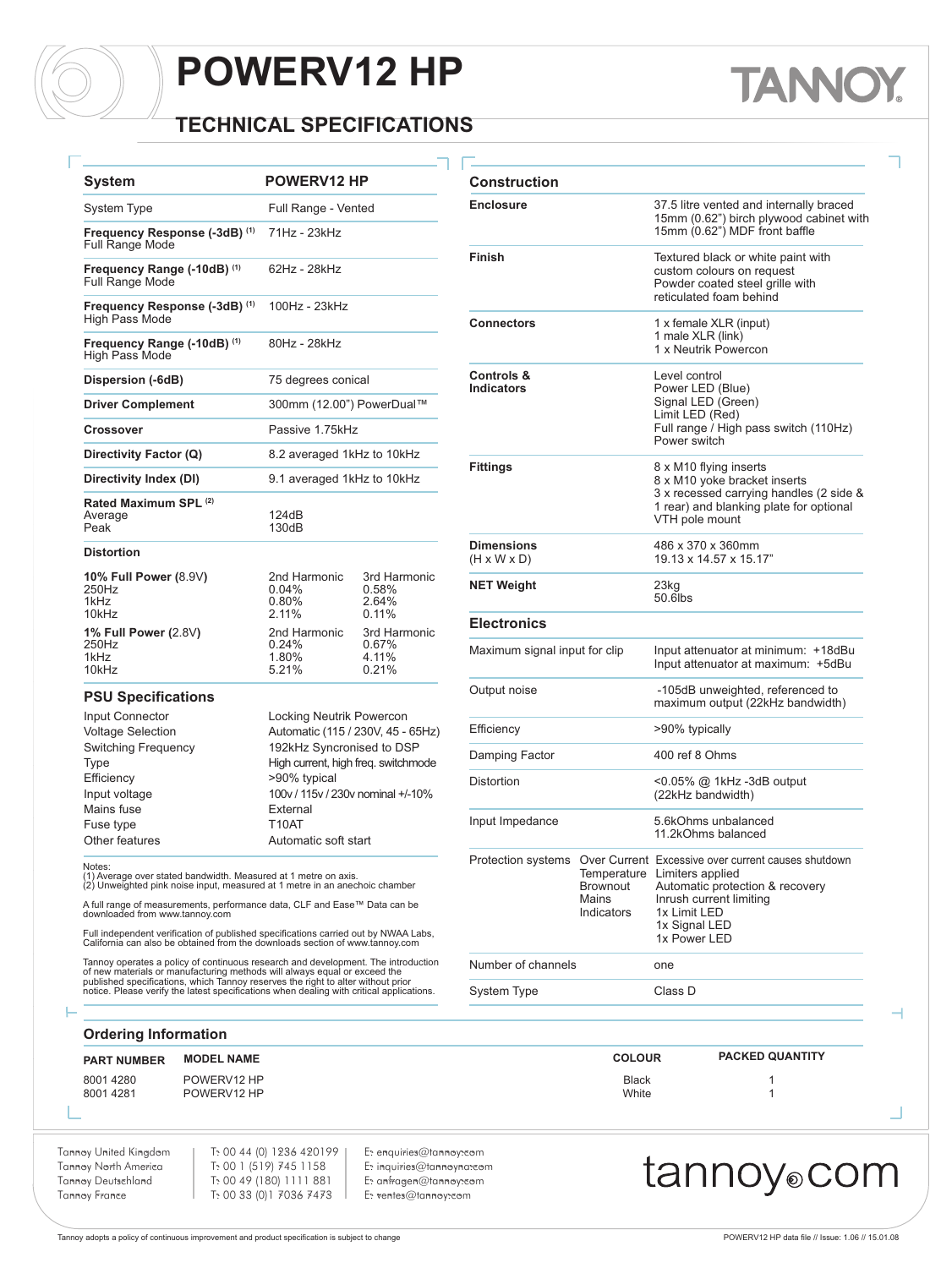#### **PERFORMANCE MEASUREMENTS**



Tannoy adopts a policy of continuous improvement and product specification is subject to change <br>
Tannoy adopts a policy of continuous improvement and product specification is subject to change

**TANNOY**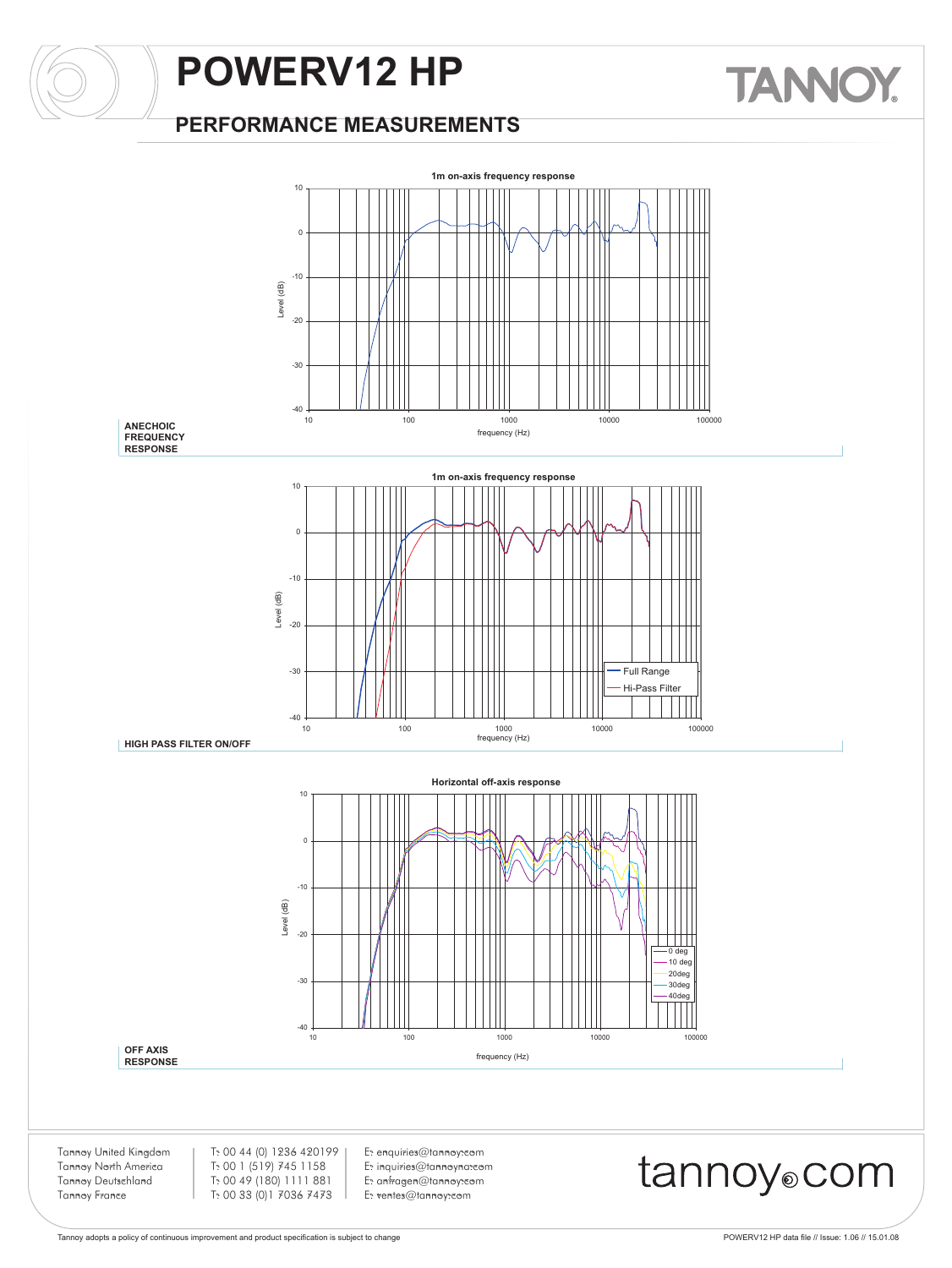#### **PERFORMANCE MEASUREMENTS**



**BEAMWIDTH**



**DIRECTIVITY INDEX**

Tannoy United Kingdom Tannoy North America Tannoy Deutschland Tannoy France

T: 00 44 (0) 1236 420199 T: 00 1 (519) 745 1158 T: 00 49 (180) 1111 881 T: 00 33 (0)1 7036 7473

E: enquiries@tannoy.com E: inquiries@tannoyna.com E: anfragen@tannoy.com E: ventes@tannoy.com

# tannoy®com

**TANNOY.**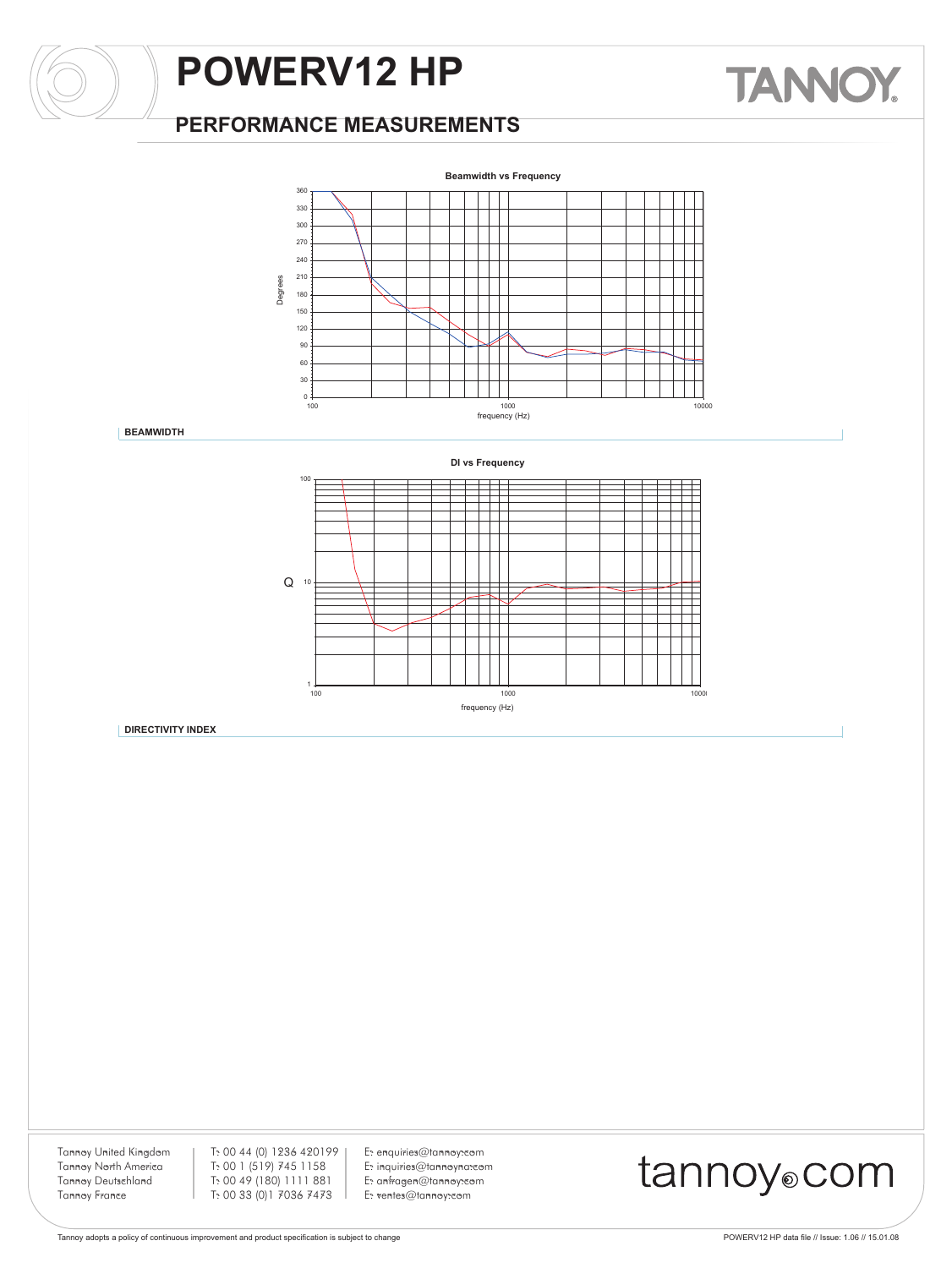#### **PERFORMANCE MEASUREMENTS** POLAR PLOTS (1/3 OCTAVE)



**TANNOY**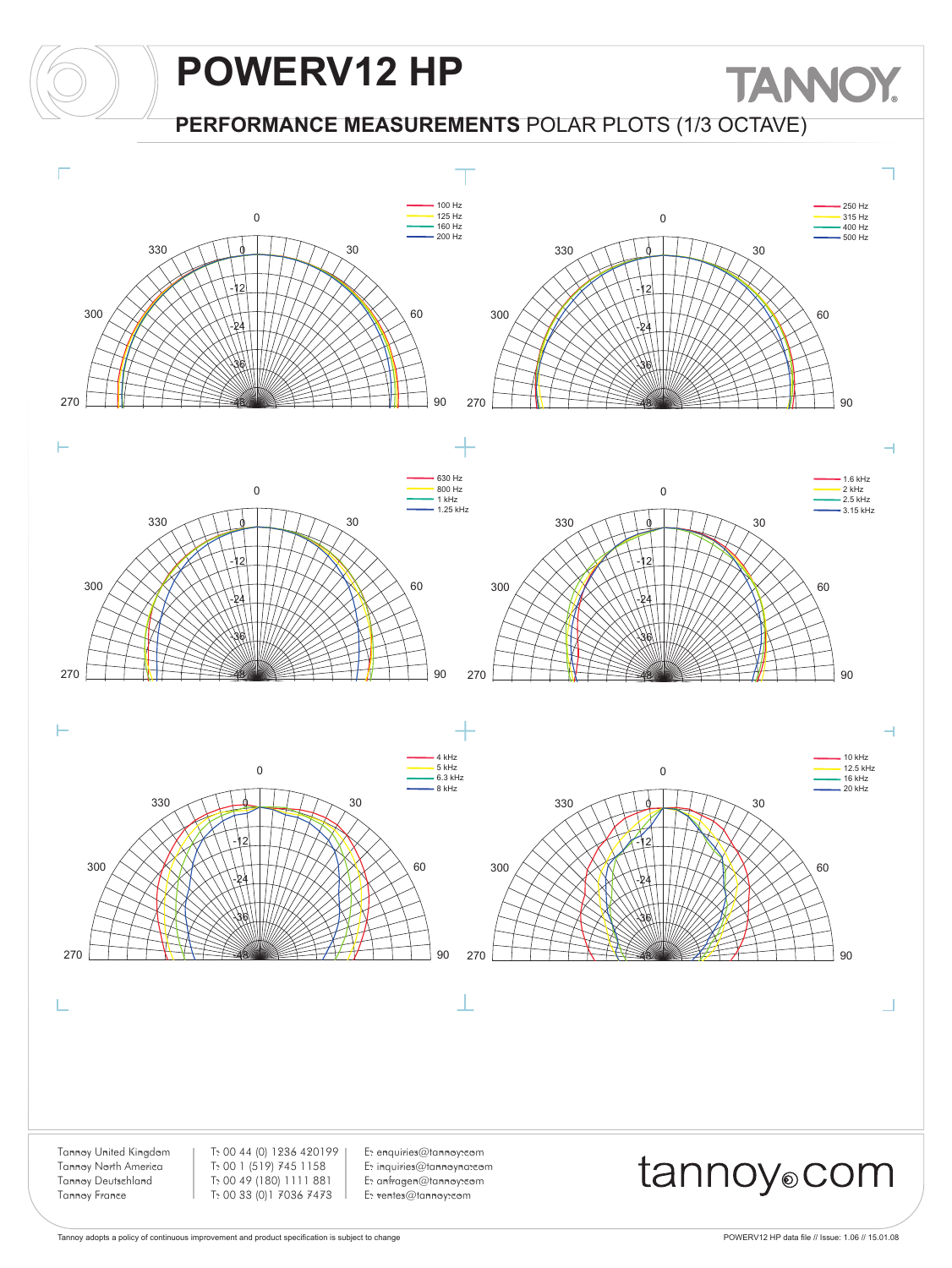#### **PERFORMANCE MEASUREMENTS** POLAR PLOTS (1/3 OCTAVE)



**TANNOY**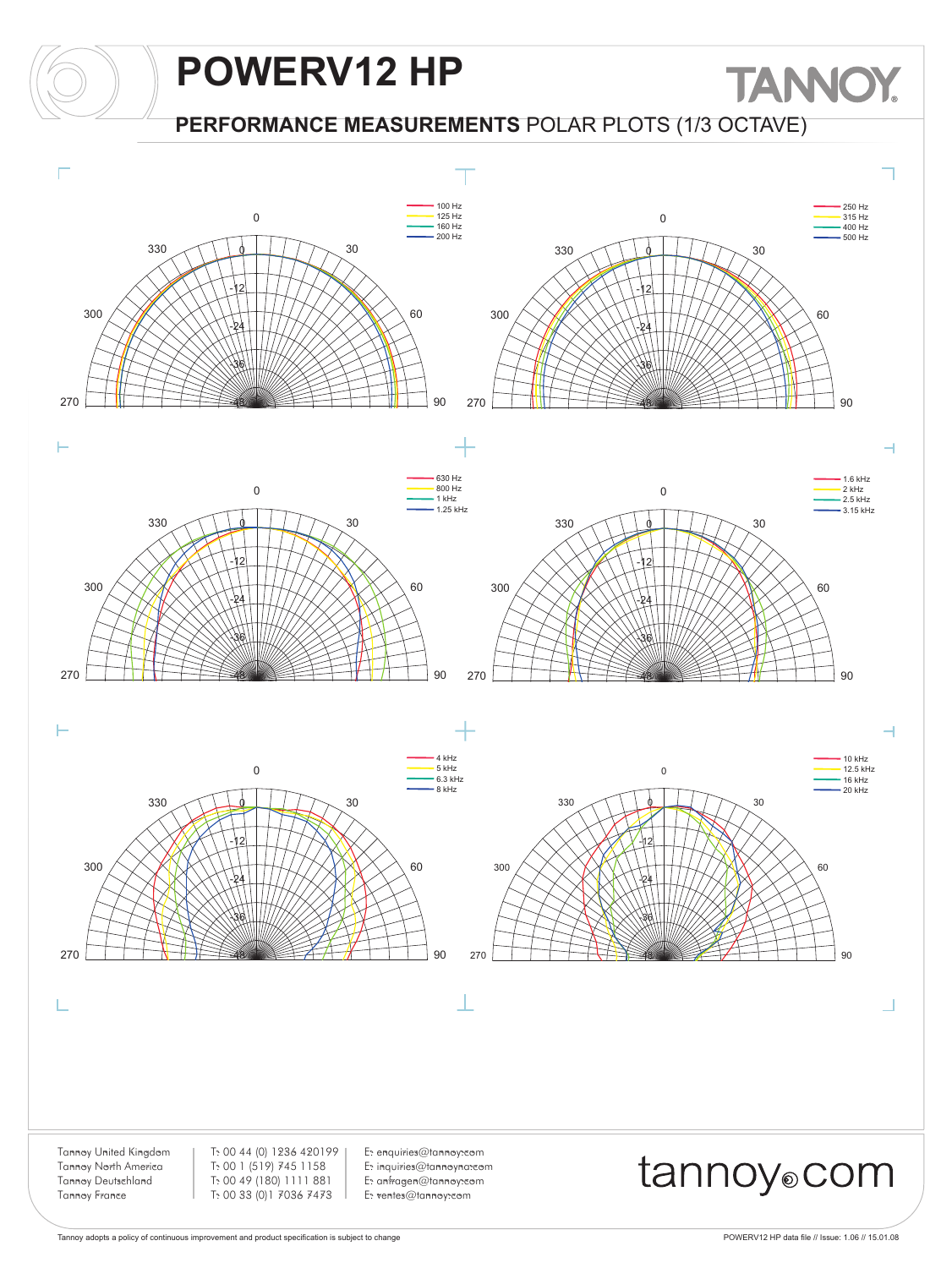

### **DIMENSIONAL SKETCHES**

### **TANK** Y













Ū

Tannoy United Kingdom Tannoy North America Tannoy Deutschland Tannoy France

L

T: 00 44 (0) 1236 420199 T: 00 1 (519) 745 1158 T: 00 49 (180) 1111 881 T: 00 33 (0)1 7036 7473

E: enquiries@tannoy.com E: inquiries@tannoyna.com E: anfragen@tannoy.com E: ventes@tannoy.com

### tannoy®com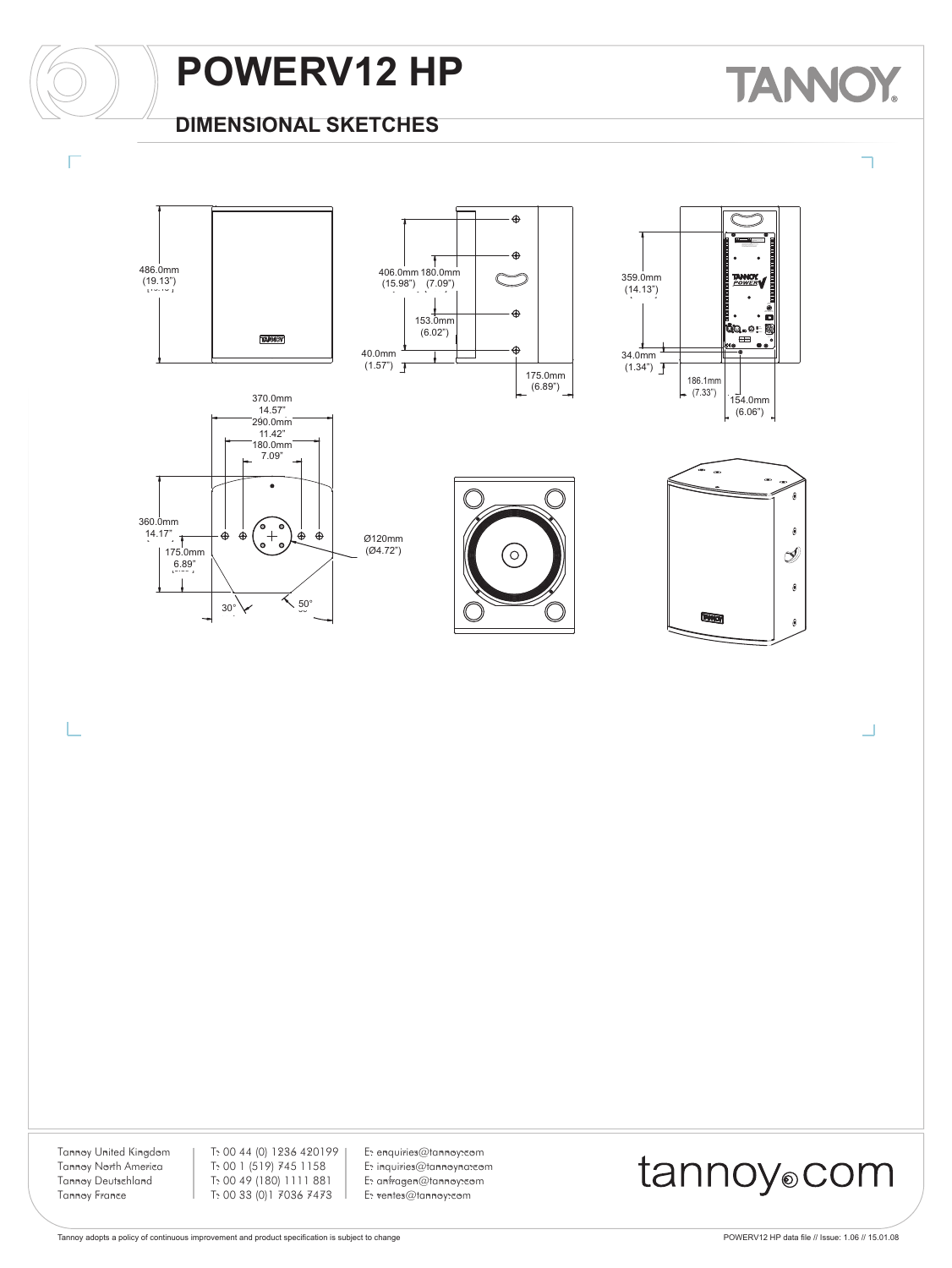

| Tannoy United Kingdom<br>Tannoy North America<br>Tannoy Deutschland<br>Tannoy France                 | T: 00 44 (0) 1236 420199<br>T: 00 1 (519) 745 1158<br>T: 00 49 (180) 1111 881<br>T: 00 33 (0) 1 7036 7473      | E: enquiries@tannoy:com<br>E: inquiries@tannoyna:com<br>E: anfragen@tannoy:com<br>E: ventes@tannoy:com |                                                                                              | tannoy <sub>o</sub> com |  |
|------------------------------------------------------------------------------------------------------|----------------------------------------------------------------------------------------------------------------|--------------------------------------------------------------------------------------------------------|----------------------------------------------------------------------------------------------|-------------------------|--|
| 8001 2840<br>8001 2860<br>8001 2870<br>8001 2850                                                     | <b>VCS</b><br><b>VTH</b><br><b>VTH</b><br><b>VPC</b>                                                           |                                                                                                        | White<br><b>Black</b><br>White<br>۰                                                          |                         |  |
| 8001 3180<br>8001 3181<br>8001 2780<br>8001 2790<br>8001 2800<br>8001 2810<br>8001 2820<br>8001 2830 | <b>V12Y</b><br><b>V12Y</b><br><b>VMY</b><br><b>VMY</b><br><b>VMB</b><br><b>VMB</b><br><b>VEB</b><br><b>VCS</b> |                                                                                                        | <b>Black</b><br>White<br><b>Black</b><br>White<br><b>Black</b><br>White<br>۰<br><b>Black</b> |                         |  |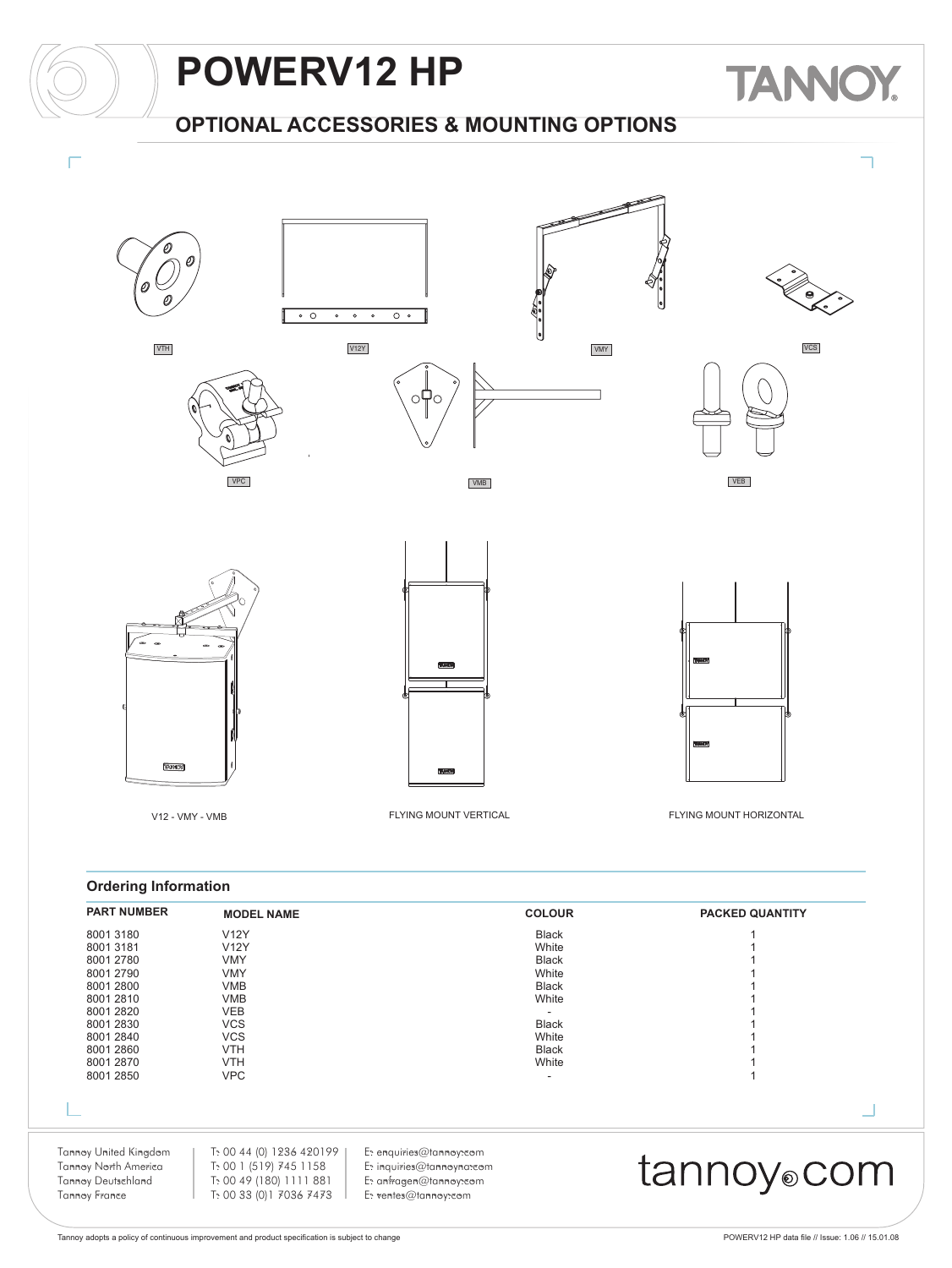#### **Architectural specifications**

The loudspeaker shall consist of a 300mm (12.00") full range, point source PowerDual™ transducer. The low and high frequency elements shall be driven by an integrated single channel Class D amplifier through an internal passive crossover network operating at 1.75kHz. Performance of the loudspeaker shall meet or exceed the following criteria: Frequency response measured at 1 metre on axis with swept sine wave shall be 71Hz to 23kHz (-3dB) in full range mode and 100Hz to 23kHz in high pass mode. Rated average SPL shall be 124dB (anechoic) on axis at 1 metre. The dispersion of the loudspeaker shall be 75 degrees conical (-6dB).

The enclosure shall be an optimally tuned 37.5 litre vented 15mm (0.62") birch ply cabinet with 15mm (0.62") MDF front baffle. Connectors shall be 1 x female XLR (input), 1 x male XLR (link) and 1 x Neutrik Powercon. The speaker shall be fitted with the following controls and indicators: level control, blue power LED, green signal LED, red limit LED, full range / high pass switch (110Hz) and a power switch. The enclosure shall be fitted with 8 x integral M10 inserts for flying hardware and 8 x M10 yoke bracket inserts. There shall be 3 carry recessed handles and blanking plate for an optional pole mount adaptor.

The enclosure shall not exceed the following dimensions: 486 x 370 x 360mm or 19.13 x 14.57 x 15.17" (H x W x D).

The loudspeaker shall be the Tannoy… POWERV12 HP.

Tannoy United Kingdom Tannoy North America Tannoy Deutschland Tannoy France

T: 00 44 (0) 1236 420199 T: 00 1 (519) 745 1158 T: 00 49 (180) 1111 881 T: 00 33 (0)1 7036 7473

E: enquiries@tannoy.com E: inquiries@tannoyna.com E: anfragen@tannoy.com E: ventes@tannoy.com